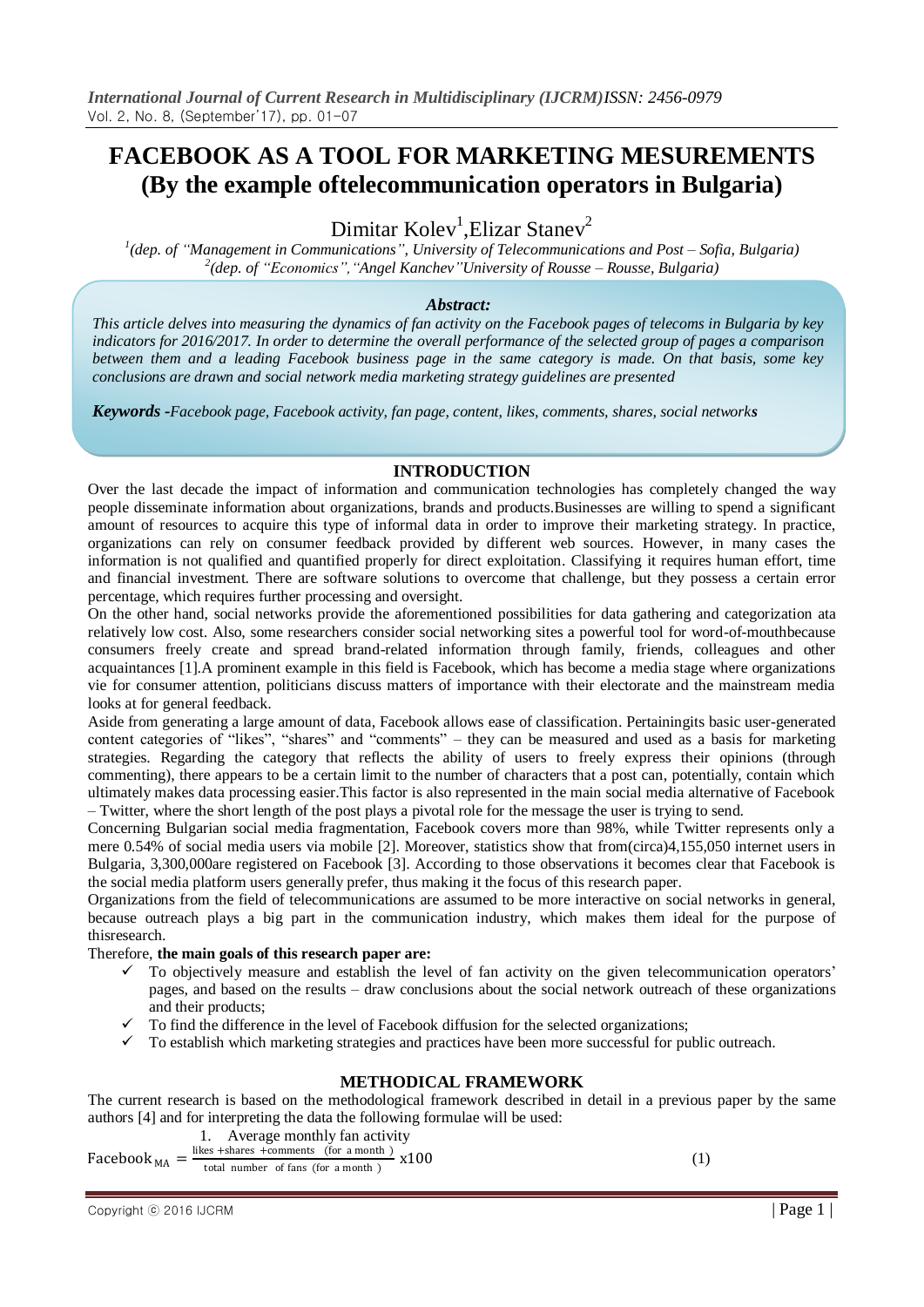| 2. Average monthly fan activity per post                                                                                                                                     |      |
|------------------------------------------------------------------------------------------------------------------------------------------------------------------------------|------|
| Facebook <sub>AAP</sub> = $\frac{\frac{\text{likelihood number of posts by the organization (for a month)}}{\text{total number of posts by the organization (for a month)}}$ | x100 |
| 4.20                                                                                                                                                                         |      |
| 3. Facebook diffusion                                                                                                                                                        |      |
| Facebook <sub>DIF</sub> = $\frac{3.6000 \times \text{diffusion}}{\text{total registered Facebook users from Bulgaria}} \times 100$                                           |      |

For the purpose of the research two telecommunication operators from Bulgaria have been selected: Mobiltel (in short: Mtel) and Vivacom, and for comparison purposes with an exemplary page, in terms of outreach – the Facebook page of Samsung Bulgaria - is used.

The calculation of said indicators requires the collection of data containing the distribution of "likes", "shares" and "comments" on the observed Facebook pages for the months of December 2016 and January 2017.Firstly, December has been chosen for the fact that there is a tendency of increased turnover and sales as a whole, concerning products sold by the telecommunication operators like mobile phones, which is a premise for increased organization activity and strive to employ various marketing instruments to attract the attention of potential consumers. Secondly, December happens to be the month during Christmas and New Years' holidays, which is a further a prerequisite for consumers and potential fans to spend more of their free time in social networks.

To avoid confusion and track the effects of promotional content, the month of January has also been selected for the analysis. It is used to show if the given pages have been able to attract and retain new customer attention after the holiday season.

Finally, there is a comparison between posts on the main observed pages for the month of January 2017. We focus on theworst and best performing posts on each Facebook page, accompanied by an analysis oftheir nature, and thus draw conclusions about the connection between the nature of the post and its results in terms of feedback activity. This is used to provide proper recommendations about the social media marketing strategy for organizations working in the same field.

## **RESULTS**

It is important to note that both pages have above average fan base for business Facebook for Bulgaria – Vivacom's page has 271017 and Mtel's-304948. During the research of the two main observed Facebook pages [5, 6]the following data has been processed:

| <b>Indicators</b>                 | <b>Month</b> | <b>Vivacom</b> | <b>Mtel</b> |
|-----------------------------------|--------------|----------------|-------------|
| Average fan activity per<br>month | Dec 2016     | 3,18%          | 3,41%       |
|                                   | Jan 2017     | 3,21%          | 3,41%       |
| Average monthly fan               | Dec 2016     | 0,05%          | 0,04%       |
| activity per post                 | Jan 2017     | 0.05%          | 0.04%       |
| Total fan activity                |              | 6,39%          | 6,82%       |
| Total fan activity per post       |              | 0.05%          | 0,04%       |

**Table 1: Fan activity on Facebook fan pages for the brands "Vivacom" and "Mtel"**

From the data in the Table1, it becomes clear that monthly fan activity is generally low, only reaching levels of around 3 % for each of the two chosen brands and the Mtel's Facebook page holds slight advantage over the other.An adequate explanation of the variation points to the larger fan base ofMtel. Moreover, when it comes to the average monthly activity per post, Vivacom has a small advantage (0.01%) which confirms that they are more successful in grabbing the audience attention. Based on the data, it is safe to concludethat both compared brands are achieving similar results when it comes to Facebook fan activity and both have a tendency for improvement.

As far as the other two indicators are concerned, the results are also similar. The total fan activity for the combined 2 months is around 6% for both telecom operators' pages and the total activity per post is lower than 1%.

The main conclusion from the analysis isthat overall, the observed pages share a certain similarity in their relatively low fan activity. Knowing the aforementioned activity consists of likes, shares and comments, the following recommendation can be proposed - both organizations should strive to increase their fan activity to employ a larger part of their fan base by improving content variety.

To enrich the analysis of where said organizations stand as a whole, a model business pages from the Bulgarian Facebook scene has been selected according to two criteria - operating in a similar industry (or having similar products) and the other is possession of the largest fanbase. According to Europe-based social media research agency Social Bakers [7], the page of Samsung Bulgaria happens to be the best fit tothe criteria.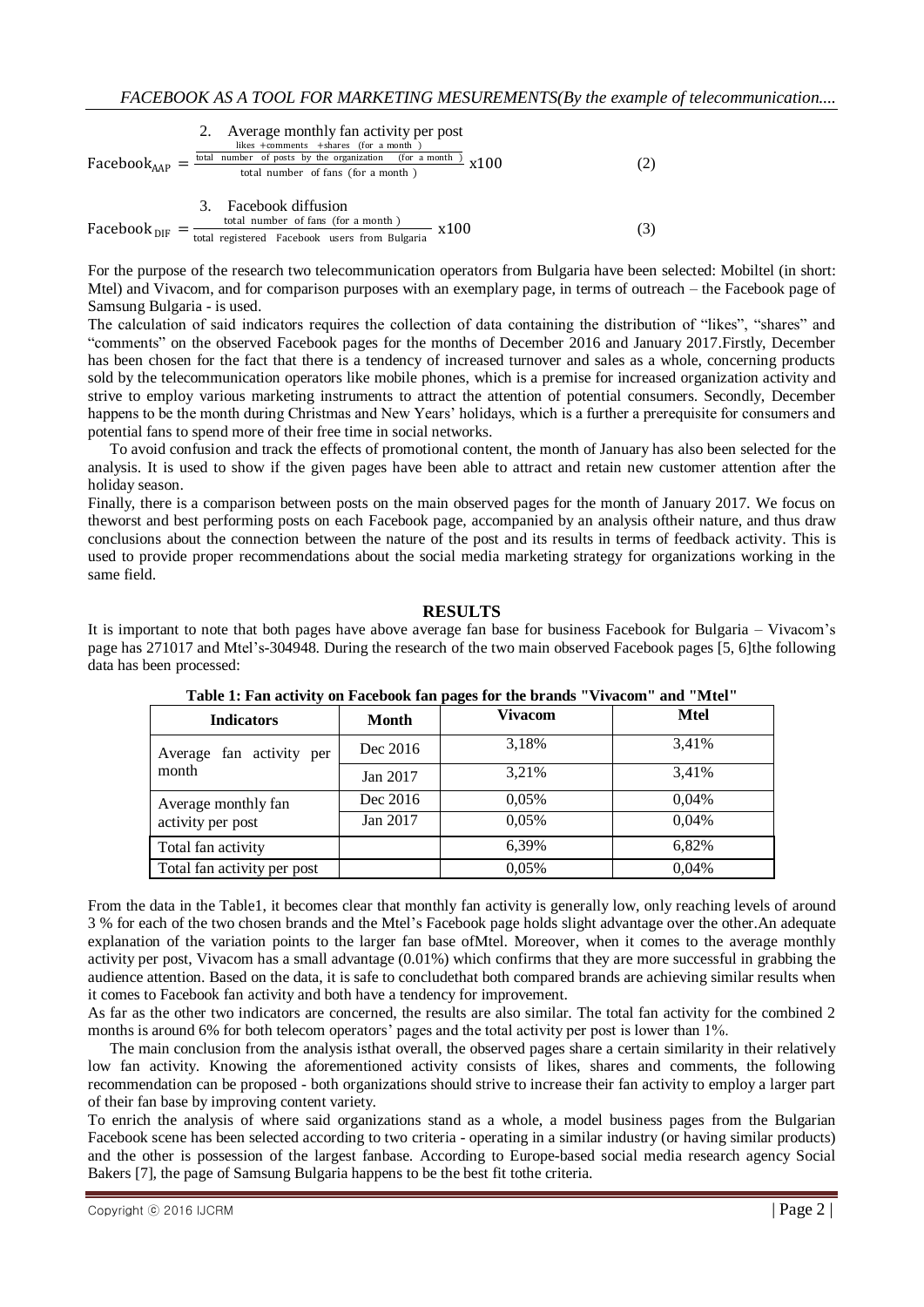The performance of Mtel's and Vivacom's pages, as seen through a comparison with Samsung,can be followed on the graph below:



**figure 1: fan activity for January 2017, Vivacom, Mtel and Samsung Facebook pages**

The disparity in Facebook diffusion between the model page and the two observed pages is evident in Fig. 1, with Samsung Bulgaria's page leading by approximately 10 times, having 20.45% of all Bulgarian Facebook users as fans. However, the model page's average monthly activity for January 2017 equals 1.88%, which compared to both main researched pages performance by this criteria is relatively low, with both other pages reaching slightly over 3%.

In the case of Samsung Bulgaria an argument can be made that the relatively low percentage calculated for the average monthly activity is the result of the largerfanbase. At the same time the total amount of registered fans for Mtel and Vivacom are in approximately a thousand fans difference and it is evident they have similar success in social media marketing over Facebook.

As a whole, all three of the depicted pages possess low average monthly activity per post. By this criteria, Vivacom leads on the other pages again with a difference of a minor 0.01%. Compared to the other observed monthin this research, it can be considered a continuation of the tendency for low average monthly activity per post for all participating pages. This is evidence that fans react to engagement sporadically, and it is necessary to determine which posts of the telecom operators are engaging their fans and which are not. For this purposean example posts and analysis will be provided in the Discussion part.

## **DISCUSSION AND RECOMMENDATIONS**

Importance of social media coverage for businesses has become an integral part of online marketing management.On one hand Facebook, as a relatively low-cost marketing alternative, provides a unique opportunity for smaller and medium enterprises. In general, mainstream marketing channels benefit businesses with a larger marketing spending budget, resulting in better exposure over their smaller competitors. However, in regards to social media, all organizations are faced with a level playing field at the get-go, and a bigger budget can help in reaching a larger fanbase quicker, but does not necessarily guarantee further engagement and interaction. Thus, social network mechanisms provide a more competitive environment with little to no barriers of entry.As far as telecommunication operators in Bulgaria - they are considered larger business organizations and tend to treat social networks as a supplementary marketing channel.

To analyze the posts of the two telecom operators only three categories have been selected - "like","share"or "comment", the "reactions" category is included in the "likes" metric. The two contemplated categories of posts have been observed for the month of January 2017.The comparison isvisible in Table 2:

|  |                | Table 2: Examples of fan activity in selected posts on Vivacom's and Mtel's pages |  |
|--|----------------|-----------------------------------------------------------------------------------|--|
|  | <b>Vivacom</b> | Mtel                                                                              |  |

|                   | vivacom   |            | ivitei    |            |
|-------------------|-----------|------------|-----------|------------|
| <b>Categories</b> | Best post | Worst post | Best post | Worst post |
| Likes             | 241       | 40         | 231       |            |
| Comments          | ЭO.       |            | 103       |            |
| <b>Shares</b>     |           |            | 88        |            |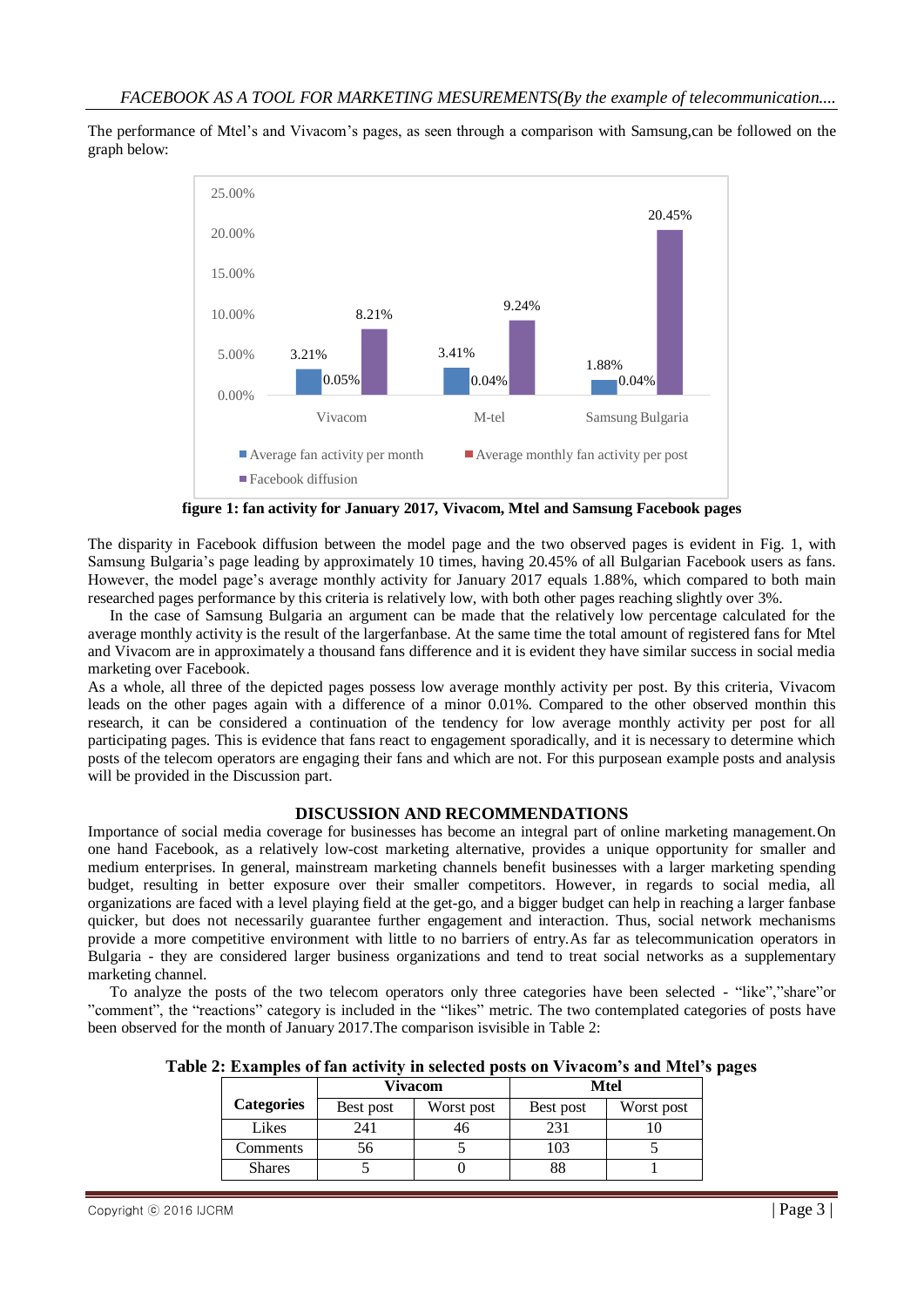#### *FACEBOOK AS A TOOL FOR MARKETING MESUREMENTS(By the example of telecommunication....*

As seen in Table 2above, the two Facebook pages have similar results in attracting audience in their best posts. The data for the 3 categories is, as follows: Vivacom – 241 likes, 5 shares, 56 comments; Mtel – 231 likes, 88 sharesand 103comments.On one hand, the advantage here is for the post of Mtel's page (for details check Annex I) and it could be due to its relation to a quiz, which requires response in the form of a comment. On the other hand, the post on Vivacom's page is promotional(new mobile phone) in nature.Compared to the worst posts from the same period, the differences become evident – Vivacom – 46 likes, 0 shares, 5 comments; Mtel's post has10 likes, 1 shares, 5 comment. Even thoughVivacom's post is once again to the promotion of a mobile internet package (check Annex I), apparently this type of promotion didn't attract enough attention. Mtel's worst post is related to promoting a sports event on their private TV channel. The reason for their failure might be the low popularity of the given event among Bulgarian audience – Ice Hockey.

Overall analysis and comparison between the majority of posts on both pages leads to the general conclusion that posts related to new devices, games and quizzesare the most engaging and garner the most attention on the Facebook platform. To further support this hypothesis a Facebook overview comparison between the two main research pages has been done usingSocialBakers [8] for the period of August – September 2017 and it confirms that posts about new devices or game-related ones are most successful relative to the others(Annex II holds some examples).

Excluding those posts, users that interact with the page on a regular basis, could be targeted by the companies' management as potential marketing "mavens" (or "brand ambassadors"). Researchers define marketing mavens as persons, who strive to find and spread information about new products on the market; they take pleasure in helping others and express themselves in the process. With that goal in mind, they actively search for market information, using various sources – both official and unofficial [9]. Such users, along with opinion leaders (the latter defined as informal experts with opinions highly regarded within their social group [10]) are of special interest to the company, acting as conductors for the spread of brand awareness. Social media engagement presents a good opportunity for engaging the public, and consequently identifying and contacting people of interest directly, be they marketing mavens or opinion leaders.On a side note - a new Facebook feature, currently being implemented, is the business chat recommendations within the Messenger platform, which guides individual users towards direct, informal communication with an organization's representatives, opening up a variety of new marketing possibilities. It will be up to the individual enterprises to prepare and utilize this new marketing channel to full effect.

#### **CONCLUSION**

As shown in the article, it becomes apparent that social media (Facebook in particular) presents a multi-faceted, dynamic environment, where active engagement from the viewpoint of a business is key for retaining attention, presence and building up brand loyalty. Applying a consistent marketing strategy towards social network media content has the potential of building additional brand awareness over time through informal marketing channels. Based on the overall analysis it is advisable for telecommunication service providers in Bulgaria to focus on engaging and enlarging their fanbase through different types of contests, puzzles, promotions, games using the opportunities provided by the social media platform, as these types of posts garner the most attention from their fanbase.

#### **REFERENCES**

- [1] J. Choi, Y. Kim, The moderating effects of gender and number of friends on the relationship between self-presentation and brand-related word-of-mouth on Facebook,*Personality and individual differences(68),* 2014, 1-5.
- [2] Mobile Facebook, Twitter, Social Media Usage Statistics in Bulgaria, «https://www.statsmonkey.com/table/21310-bulgariamobile-social-media-usage-statistics-2015.php»
- [3] Internet Stats and Facebook Usage in Europe, March 2017, «http://www.internetworldstats.com».
- [4] D. Kolev, E. Stanev, FACEBOOK USAGE FOR MARKETING MESUREMENTS (By the example of meat industry organizations in Bulgaria),*e-journal Dialogue, 2*, 2013, 72-82.
- [5] "Mtel" Facebook page, «https://www.facebook.com/MobiltelBG/».
- [6] "Vivacom" Facebook page, «https://www.facebook.com/VIVAC0M/».
- [7] Social Bakers, Facebook Statistics by Country, [«http://www.socialbakers.com/facebook-statistics/bulgaria»](http://www.socialbakers.com/facebook-statistics/bulgaria).
- [8] Social Bakers, SocialBakers Export: Facebook Overview 7<sup>th</sup> August 11<sup>th</sup> September, Mtel vs Vivacom, «http://www.socialbakers.com/».
- [9] М.Smokova, *Promotions: acknowledged advantages and effects*(Svishtov, S. A. "D. A. Cenov", 2012).
- [10] S. Zacharias et al.,The Influence of opinion leaders in the rural markets, Marketing to rural consumers understanding and tapping the rural market potential, *IIMK, RM72-03-20*, 2008, 149-153.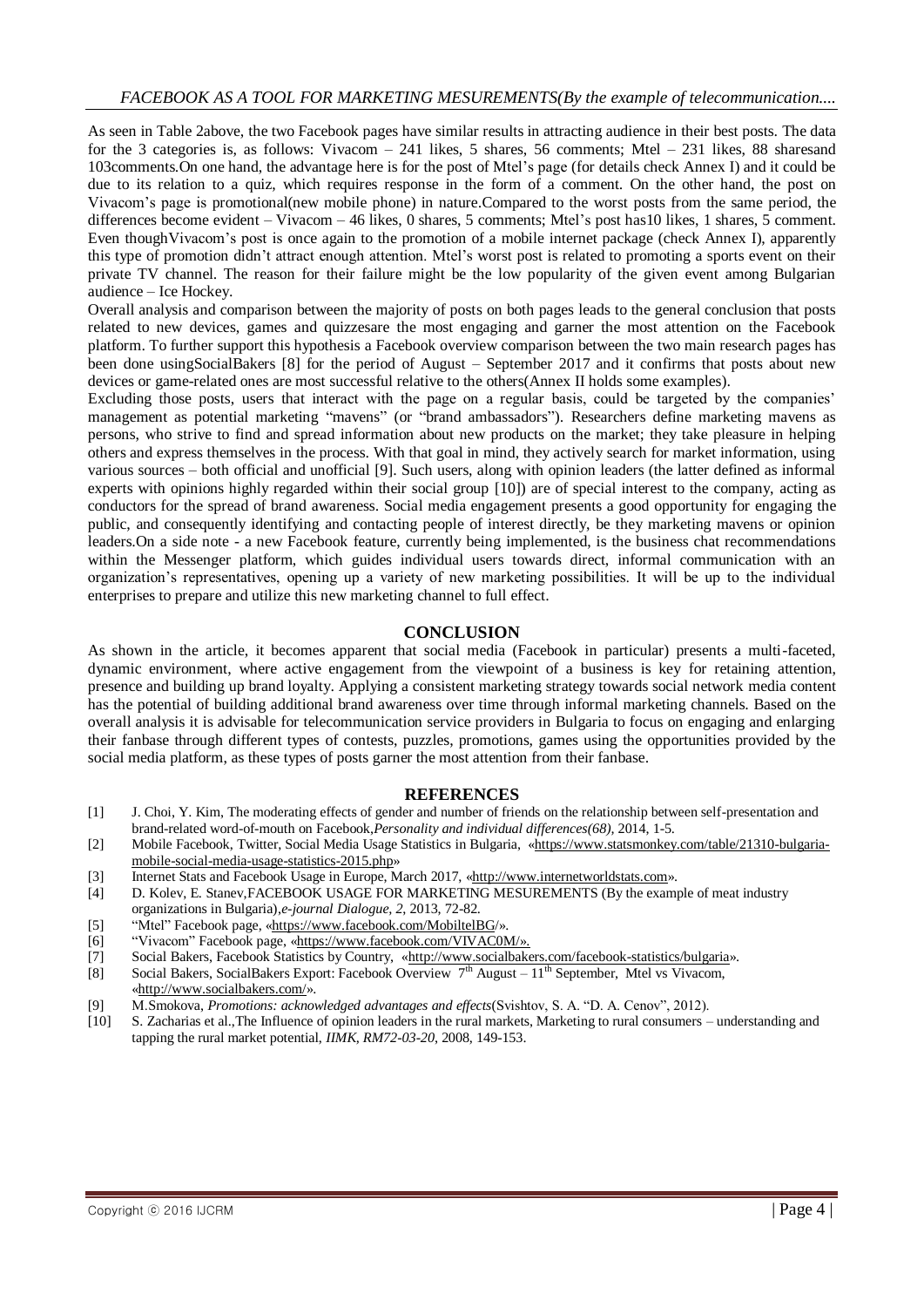#### **ANNEX I. Examples of best and worst posts on Vivacom's and Mtel's Facebook pages** Vivacom's post





# Mtel's posts



Кликнете на линка, отговорете и спечелете чудесни награди!

Гледайте телевизионния канал Da Vinci Learning през уикенда на 4ти и 5ти февруари, за да откриете невероятни факти за Дивия запад с нашите специални програми, посветени на това вълнуващо място. изпълнено с колоритни герои като каубои и шерифи, където правилата не важат >>> http://bit.ly/2jif1j7





Предстои ни да видим мача на звездите от Националната хокейна лига. Гледайте го на живо от 22:30 часа единствено по Mtel Sport 1!

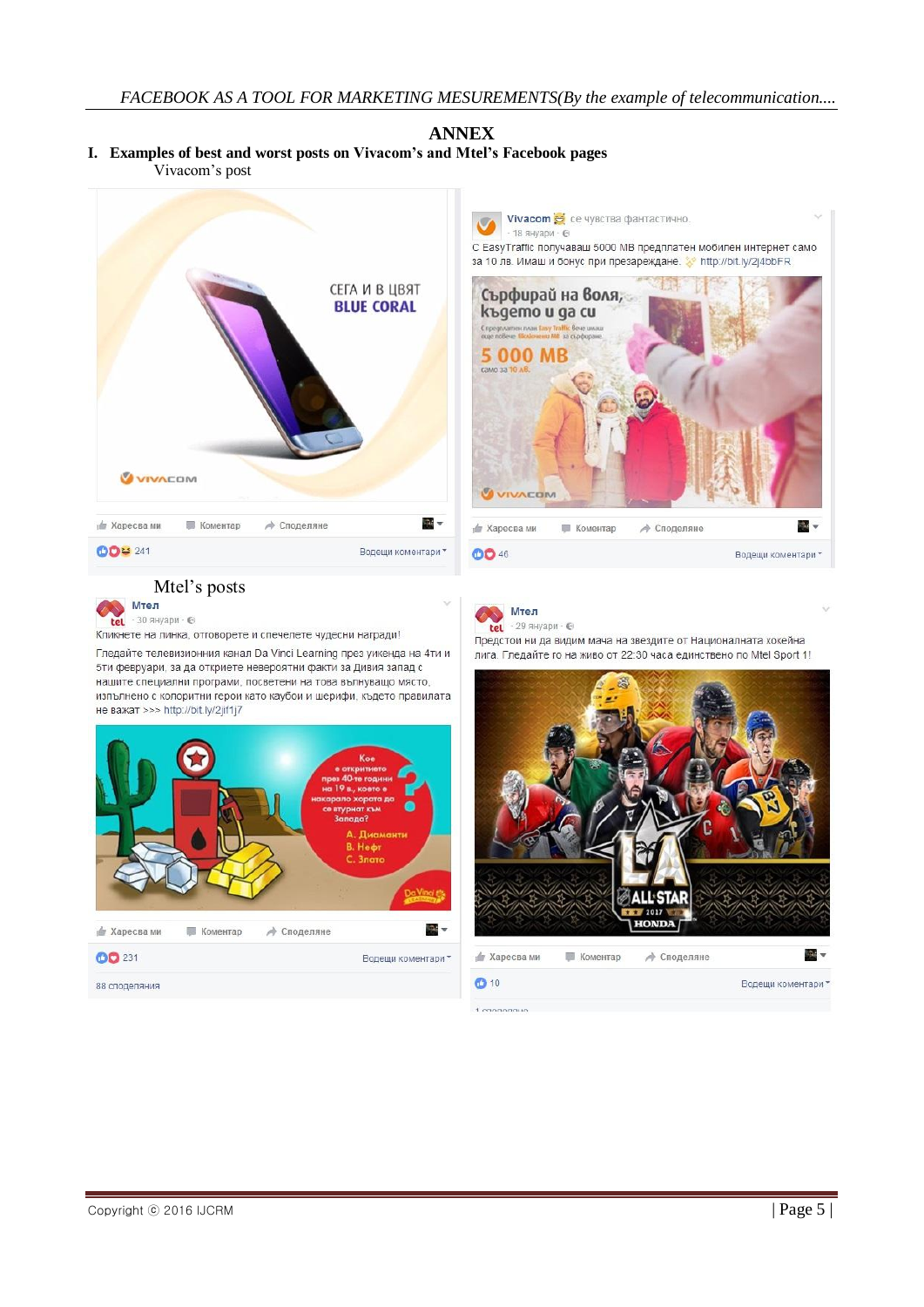**II. Most successful content according to SocialBakers** Vivacom's page

> $\overline{\mathbf{2}}$ **Vivacom** 22nd August, 2017

Участвай в играта ни, посветена на Disney English и можеш да спечелиш една от 20 плюшени играчки Мики Маус. Тагни приятел, който обича да гледа анимационните филми на Disney. С любимите герои на



| Total Interactions 3 504      |         |
|-------------------------------|---------|
| Reactions                     | 1 2 3 3 |
| Comments                      | 1592    |
| <b>Shares</b>                 | 679     |
| Interaction<br>per 1k<br>Fans | 12.526  |



Спечели един от тези страхотни смартфони като ни кажеш в коментар кой ти харесва наймного! Виж правилата тук: http://bit.ly/2ey11wS



Кой смартфон ти харесва повече?



| <b>Total Interactions</b>     | 7482    |
|-------------------------------|---------|
| Reactions                     | 2913    |
| <b>Comments</b>               | 3 6 3 5 |
| <b>Shares</b>                 | 934     |
| Interaction<br>per 1k<br>Fans | 26.746  |



| <b>Total Interactions</b>     | 564   |
|-------------------------------|-------|
| Reactions                     | 526   |
| Comments                      | 32    |
| <b>Shares</b>                 | 6     |
| Interaction<br>per 1k<br>Fans | 2.016 |